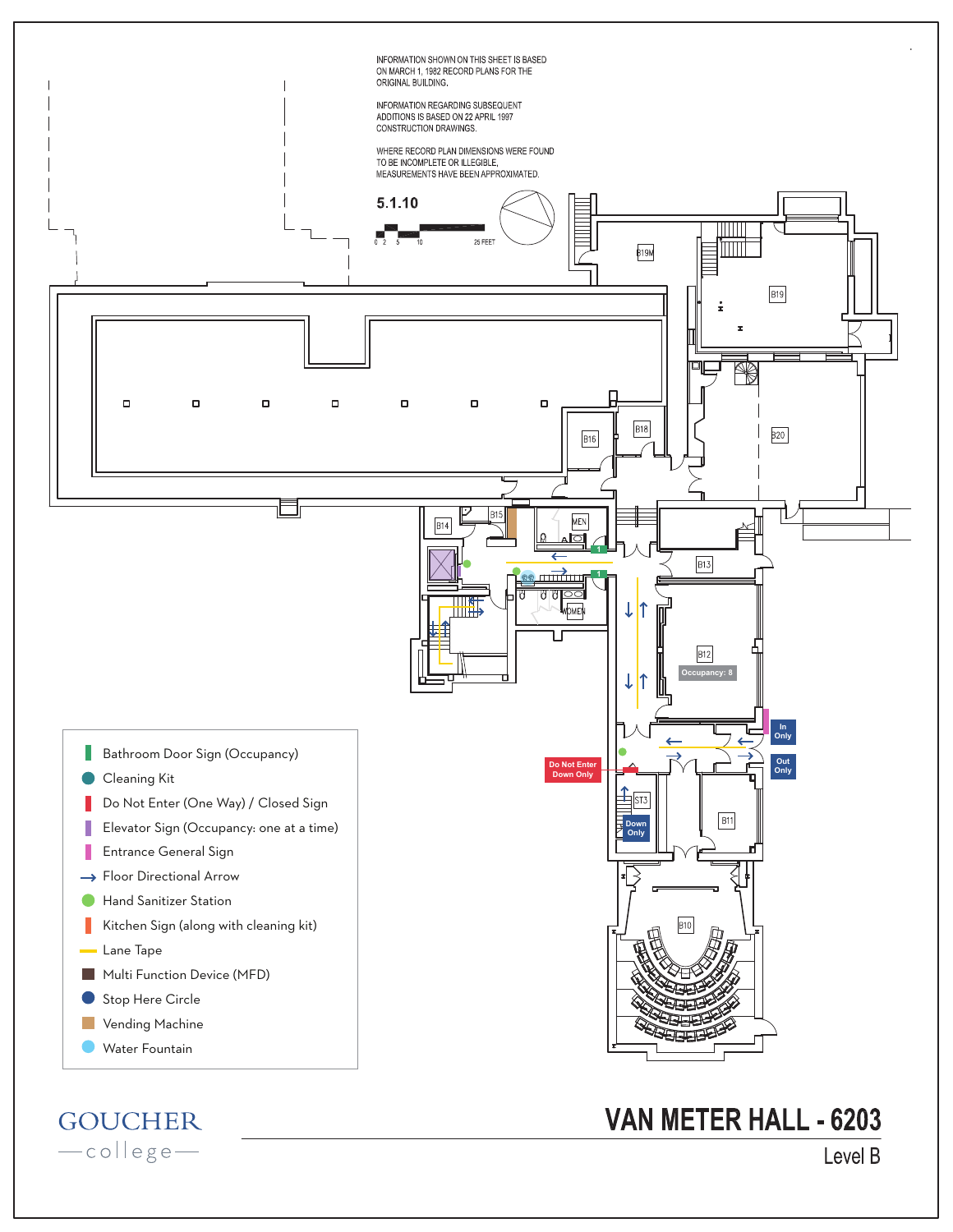

-college-

Level G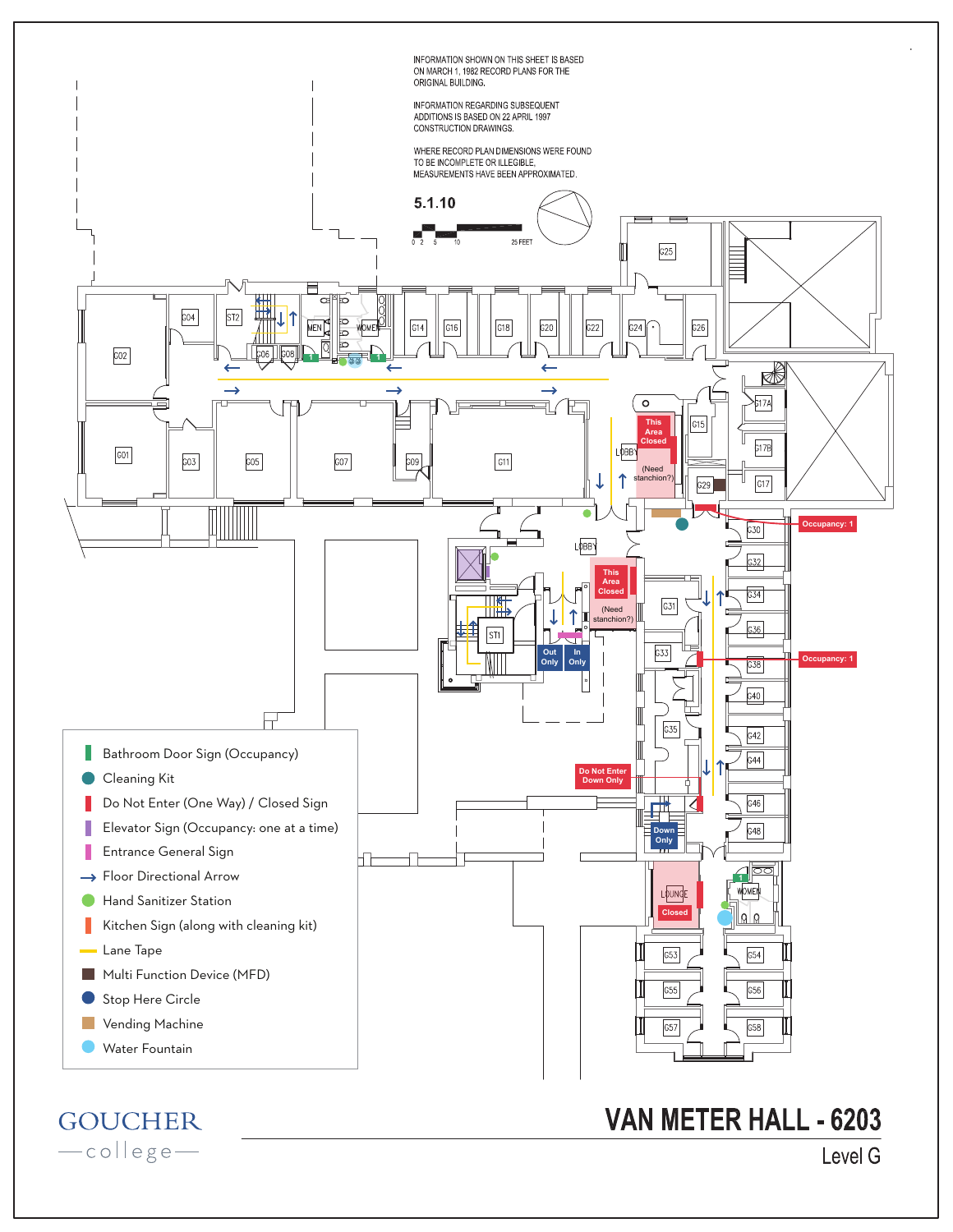

**GOUCHER** -collegeVAN METER HALL - 6203

Level 1